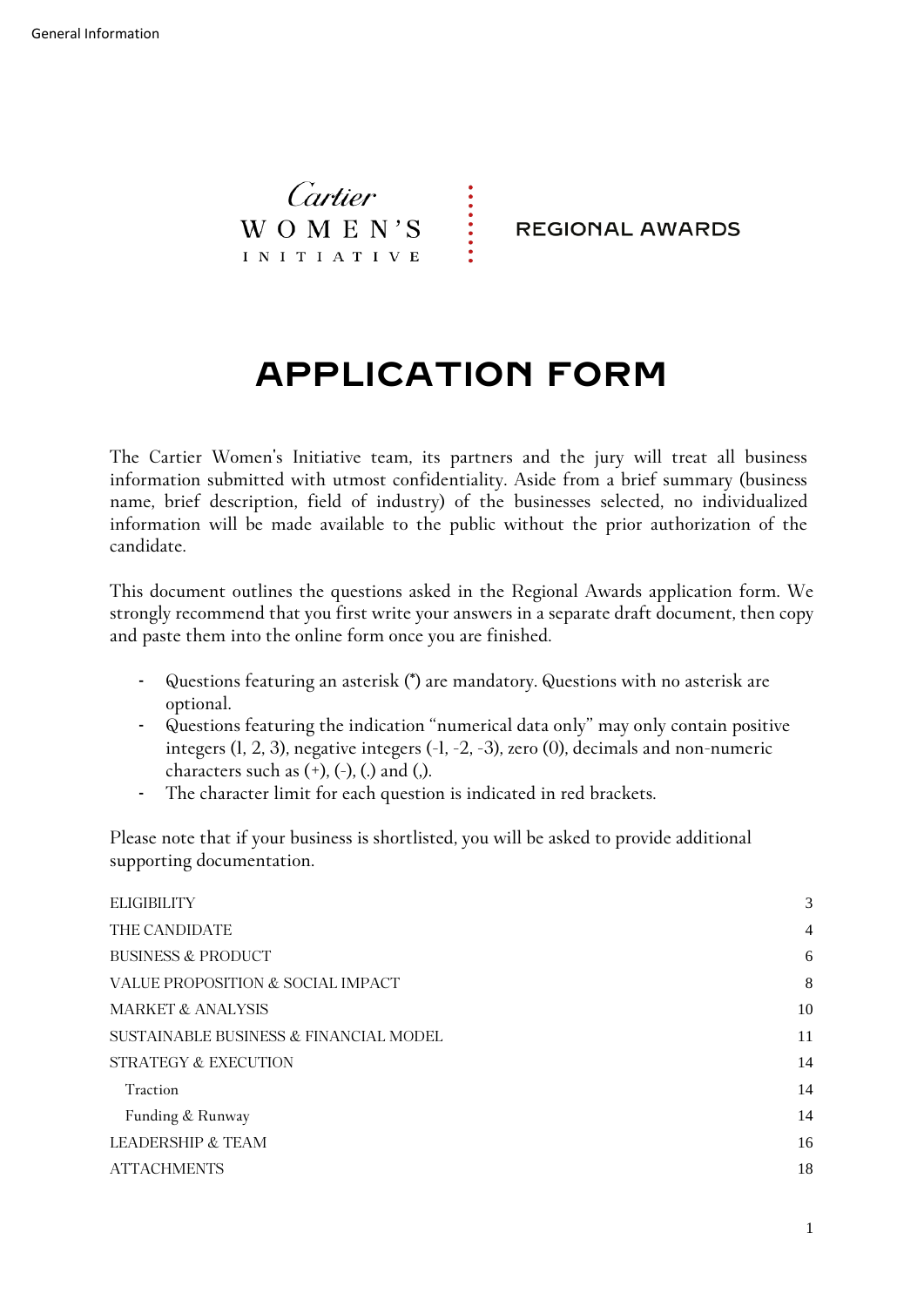#### <span id="page-1-0"></span>**[ADDITIONAL INSTRUCTIONS](#page-17-0)** 19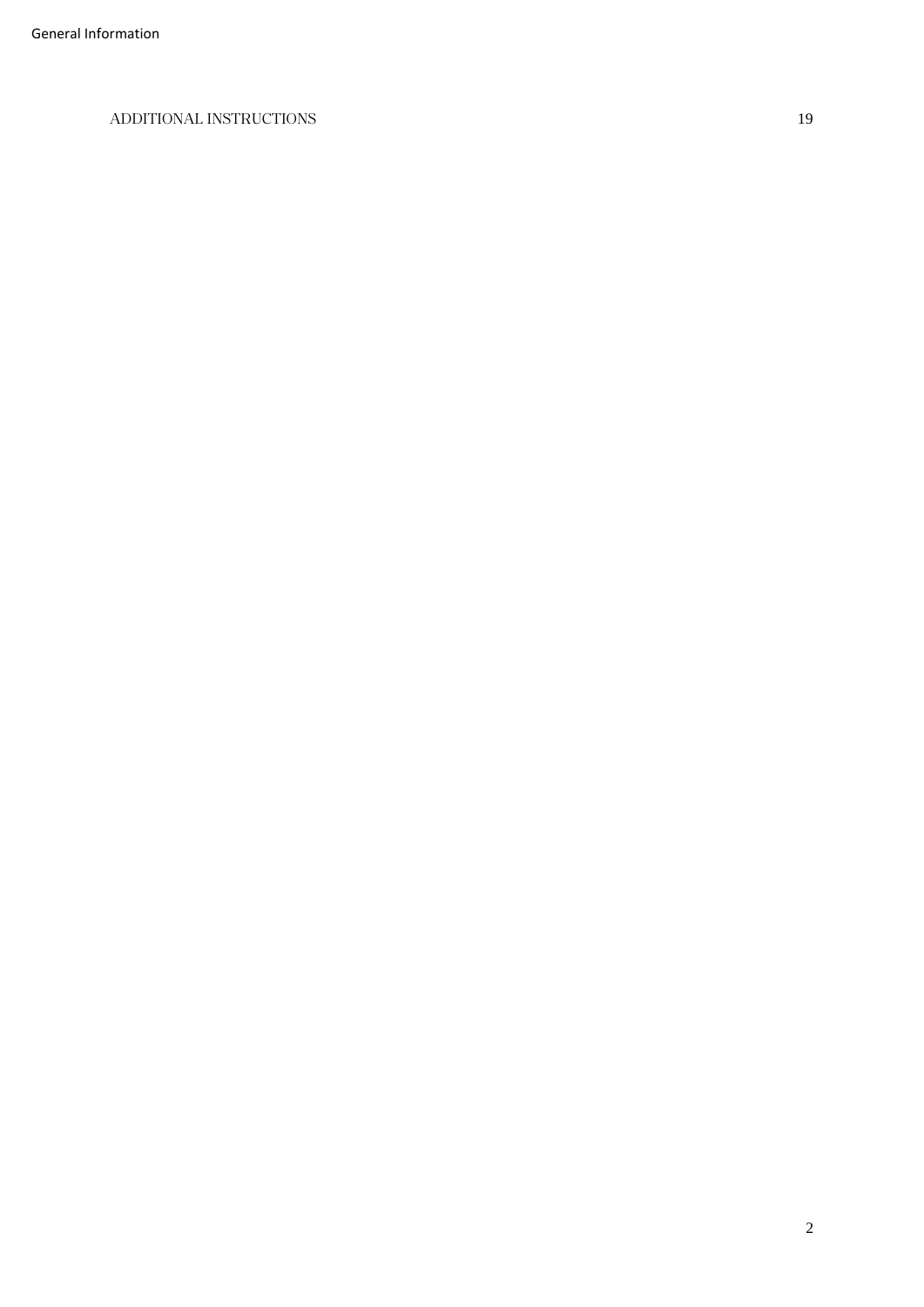# **ELIGIBILITY**

**1. Country of operations \***

*If your company is operating in several countries then please indicate the country in which your company is having the most social and/or environmental impact.*

**2. Is your company a sole proprietorship? \***

*A sole proprietorship, also known as a sole trader, an individual entrepreneurship or an individual proprietorship is a type of enterprise that is owned and run by one person and in which there is no legal distinction between the owner and the business entity. It should be noted that sole proprietorships are ineligible for the Cartier Women's Initiative Regional Awards with the exception of the following regions : Francophone Sub-Saharan Africa and Middle East & North Africa.*

- **Yes**
- $\bullet$  No

**3. Select the entity type which best reflects the current state of your company : \*** *Your company must be an original creation, wholly conceived of by the team; a completely new concept, meaning it cannot be a spin-off, subsidiary or franchise of an existing concept. Please read the following definitions if you are unsure:* 

- *Spin-offs are divisions of companies or organizations that then become independent businesses with assets, employees, intellectual property, technology, or existing products that are taken from the parent company.*
- *A subsidiary is a company that is owned or controlled by another company, which is called the parent company, parent, or holding company.*
- *A franchise is a type of license that a party (franchisee) acquires to allow them to have access to a business's (franchisor) proprietary knowledge, processes, and trademarks in order to allow the party to sell a product or provide a service under the business's name.*
- **Spin-off**
- **Subsidiary**
- **Franchise**
- **Independent business entity**
- <span id="page-2-0"></span>**Other (Please specify)**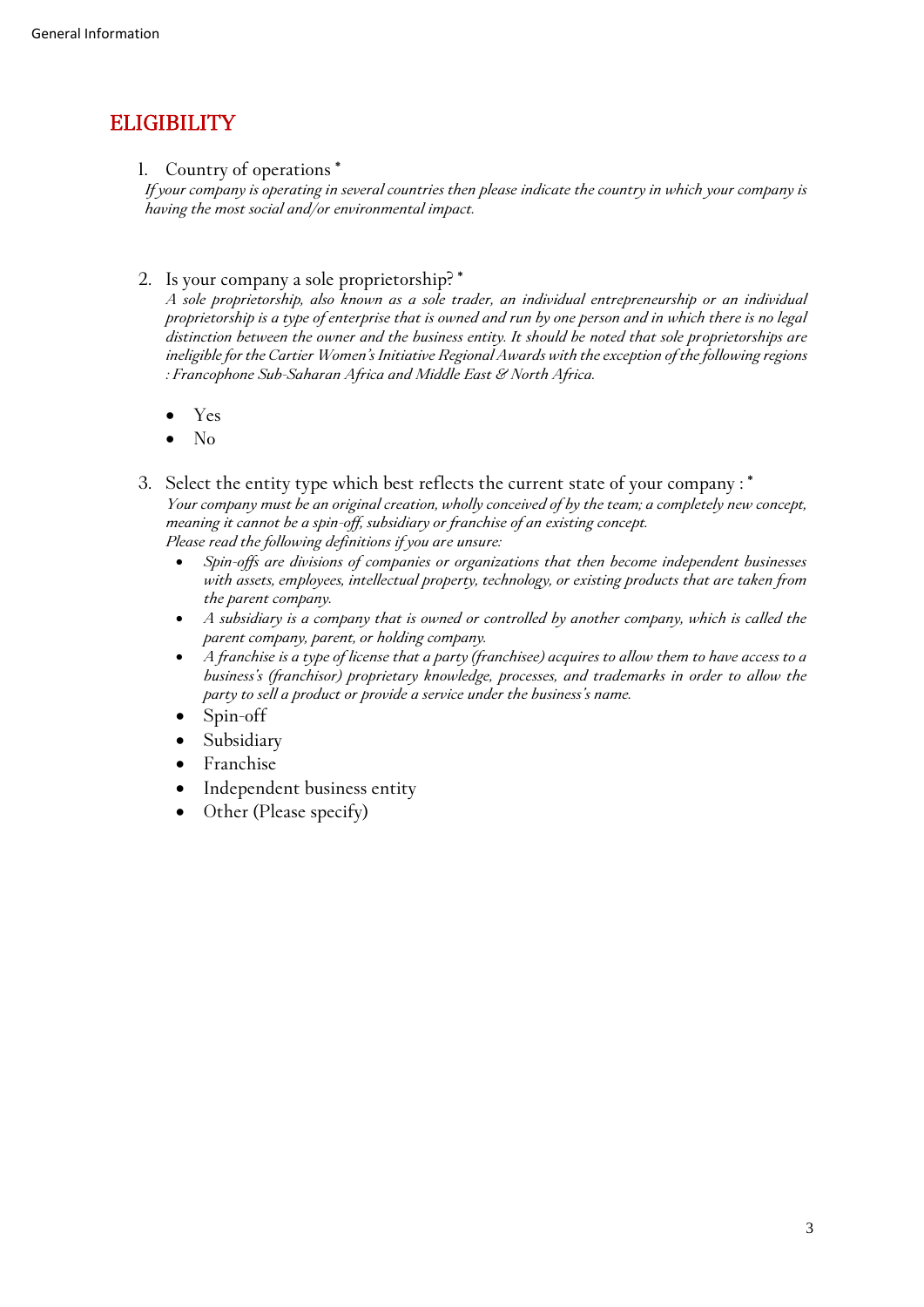## **THE CANDIDATE**

#### **4. First name \***

Please provide the first name stated on your government-issued ID

### **5. Middle name**

Please provide the middle name stated on your government-issued ID

#### **6. Last name \***

Please provide the last name stated on your government-issued ID

- **7. If applicable, please list your first name in your local alphabet/writing system.** *Ex: Chinese characters, Japanese kanji, Cyrillic alphabet, etc.*
- **8. If applicable, please list your last name in your local alphabet/writing system.** *Ex: Chinese characters, Japanese kanji, Cyrillic alphabet, etc.*
- **9. Job title \***
- **10. Date of birth (DD/MM/YYYY format) \*** *The applicant must be 18 years of age on the day of the application deadline.*

### **11. Nationality \***

**12. Second nationality (if applicable)**

#### **13. Country of residence \***

*The country of residence is the country in which your main residence is located meaning the one where you are currently living. It is not to be confused with the country of origin, which is the country in which you were born or with the country of operations, which is the country in which your business is currently operating.*

- **14. City of residence \***
- **15. Telephone (mobile) \***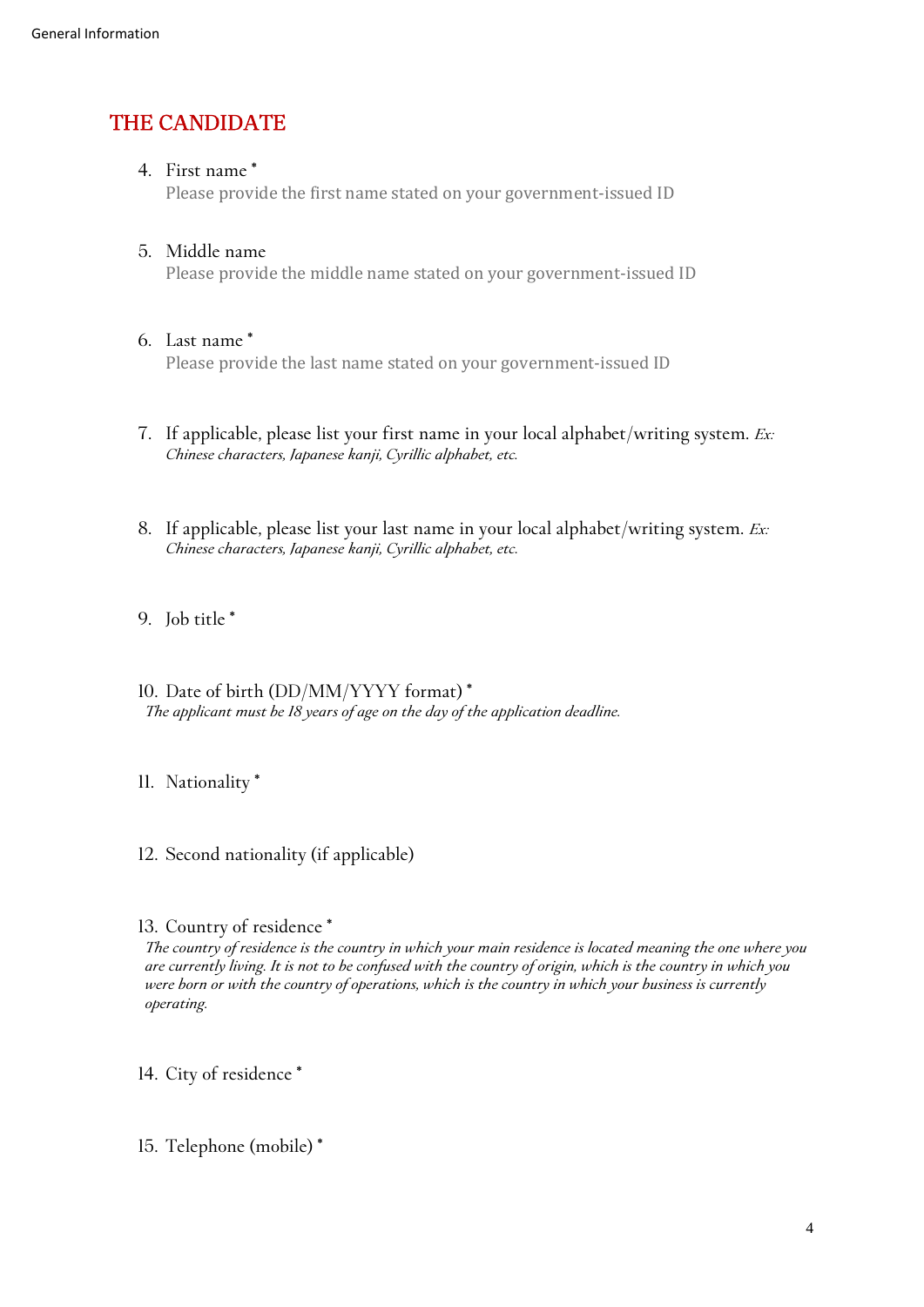**16. Email \***

**17. LinkedIn profile URL**

**18. Please Indicate your level of English proficiency: \***

*If you are unsure of your level of English language proficiency, please refer to the Common European Framework [of Reference for Languages \(CEFR\)](https://www.coe.int/en/web/common-european-framework-reference-languages/table-1-cefr-3.3-common-reference-levels-global-scale) self-assessment grid.*

- **A1: Beginner**
- **A2: Elementary**
- **B1: Intermediate**
- **B2: Upper-Intermediate**
- **C1: Advanced**
- **C2: Proficient**
- <span id="page-4-0"></span>**19. Where did you hear about the Cartier Women's Initiative? \***
	- **In the media (please specify)**
	- **Through Cartier staff (please specify)**
	- **Through a friend/family member (please specify)**
	- **Through a third-party organization (please specify)**
	- **Facebook**
	- **LinkedIn**
	- **Twitter**
	- **Instagram**
	- **Google Search**
	- **Other (please specify)**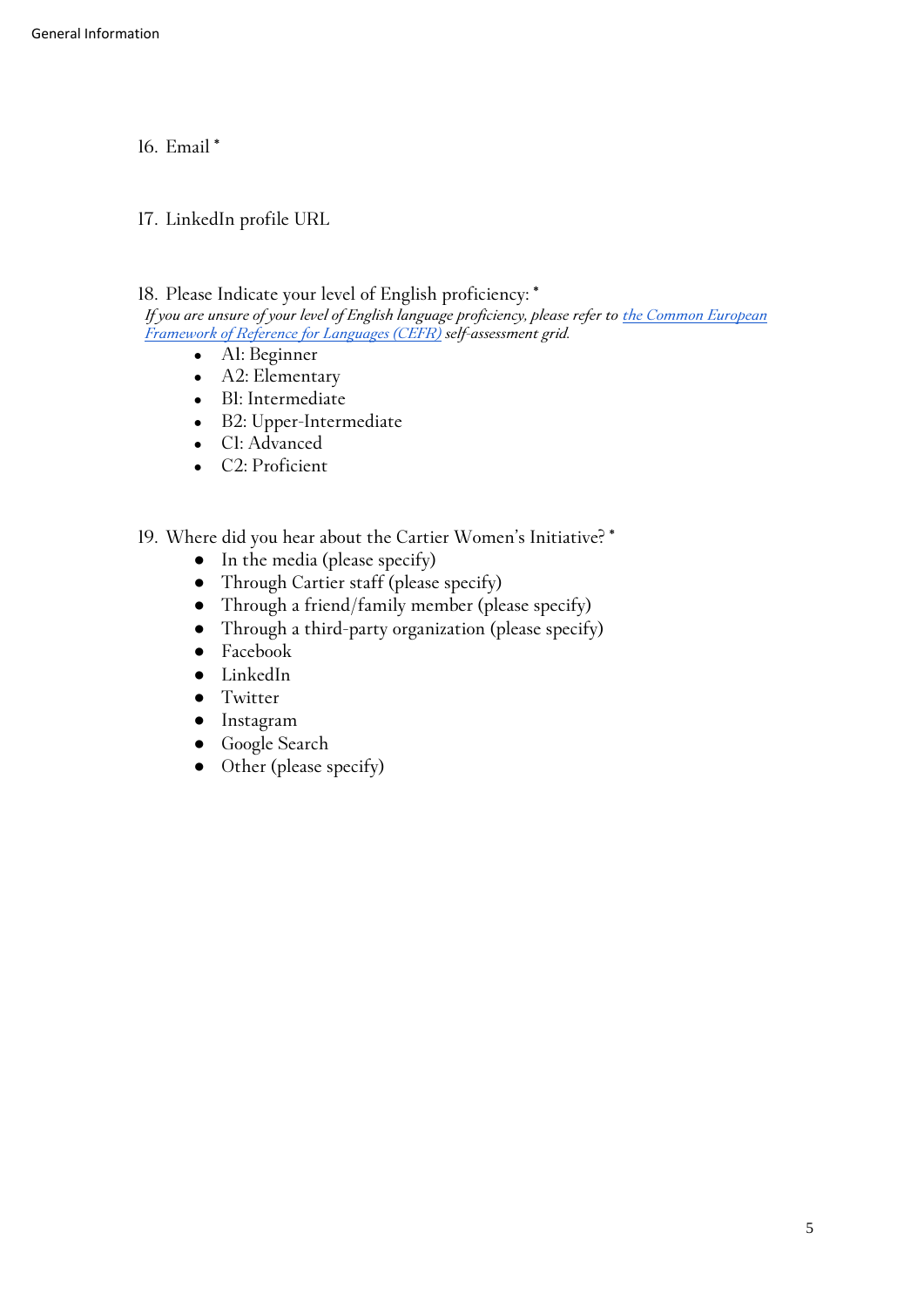### **BUSINESS & PRODUCT**

**20. Company name \***

**21. Describe your company in one sentence (150 characters)\***

**22. Sector \***

#### **23. Date of creation (DD/MM/YYYY format) \***

*The company should have a proven business model and be in the initial phase of its development and growth (between 1 and 6 years of licensed/registered operations). For the 2023 edition, we are looking for companies that have been incorporated between June 2016 and June 2021.*

**24. Please list the top 3 shareholders (including founders, employees and investors) of your company. \***

The business must be majority owned by its founders and team members at the time of application. Moreover, at least one of the business's founders must be a woman and a woman and/or multiple women must be the largest shareholder(s) of founder equity (not total equity) in the business or own a share at least equal to that of her/their male co-founder(s).*Please make sure you list the shareholders by order of importance : from the biggest shareholder to the smallest one.*

**Shareholder n°1:**

- **- Type**
	- **Individual**
	- **Institutional**
- **- First name**
- **- Last name**
- **- Percentage of equity owned**
- **- Job title**
- **- Company name**
- **- Gender**

#### **Add a shareholder**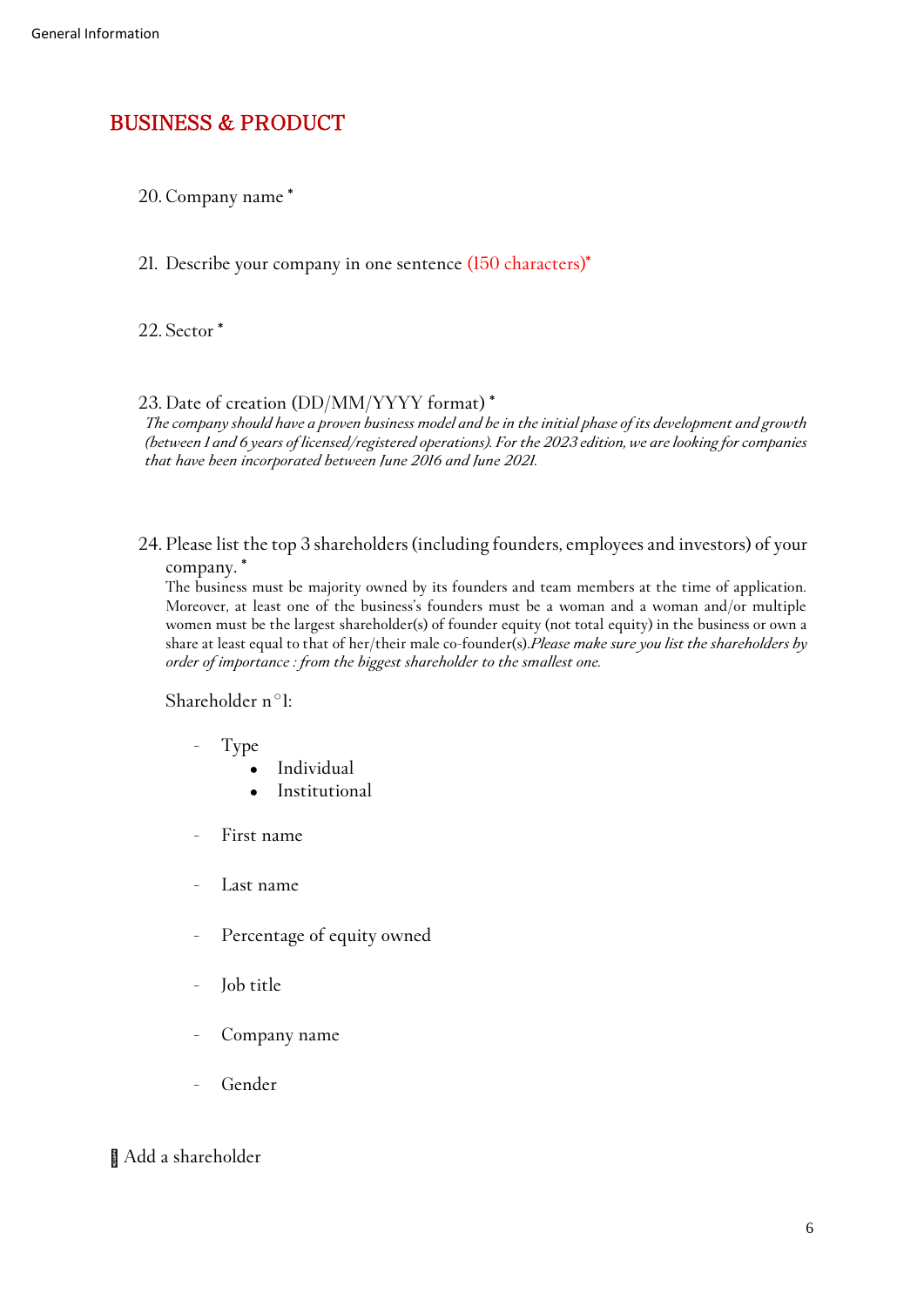**25. Company website \***

**26. Company social media accounts**

- **Facebook**
- **Twitter**
- **LinkedIn**
- **Instagram**
- **Other**
- <span id="page-6-0"></span>**27. Describe your product and/or service. (1000 characters) \***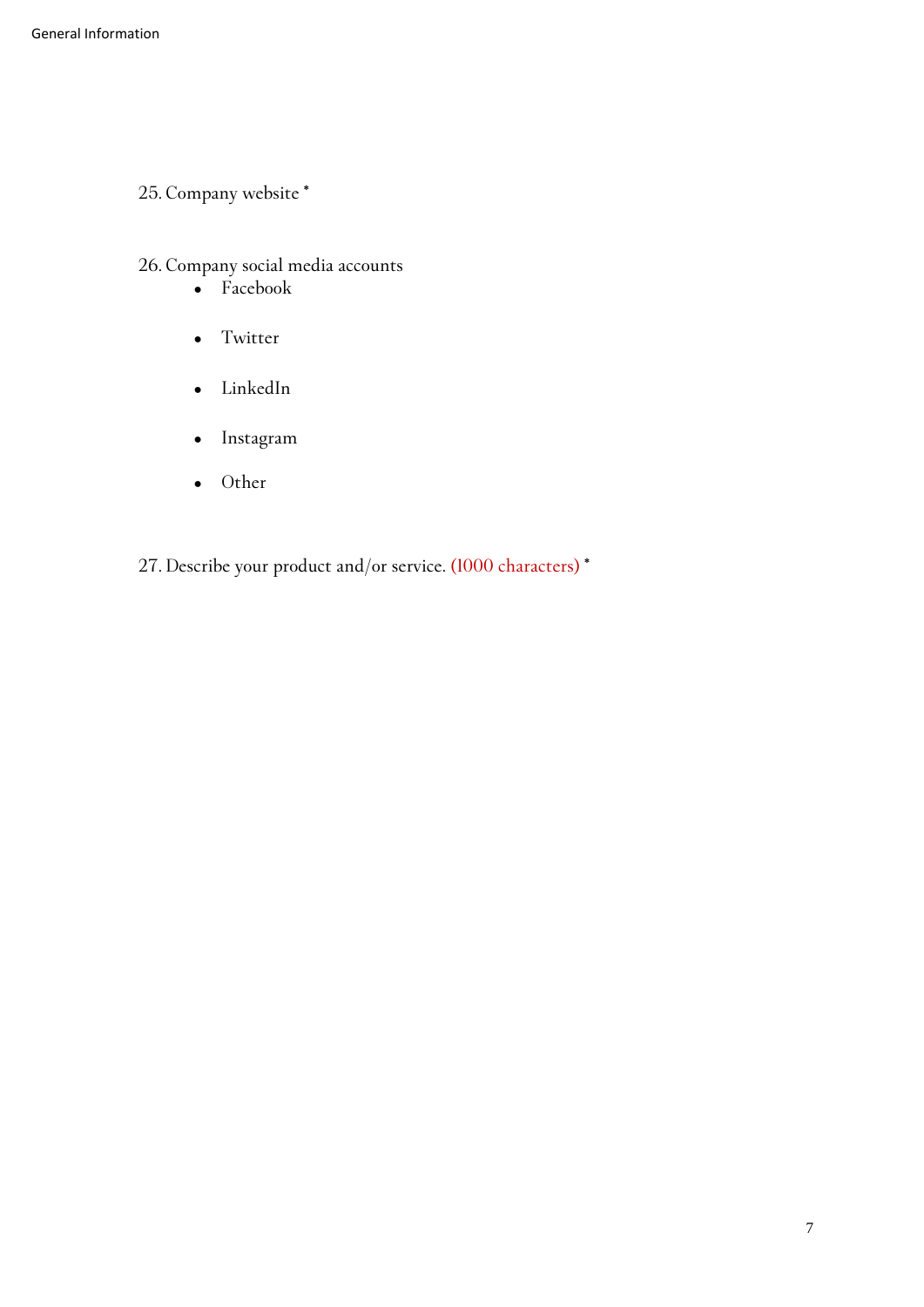### **VALUE PROPOSITION & SOCIAL IMPACT**

**28. Describe the problem you are solving. (1000 characters) \***

*Describe the job the customer is trying to get done and the pain points the customer experiences in getting the job done.*

**29. How is your solution uniquely addressing this problem? What is the big picture and vision? (1000 characters) \***

*How do your product/service's features benefit and or relieve the customer's pain points? Make sure you mention how your vision relates to the social and/or environmental impact you are trying to create.*

#### **30. Would you say that your solution is:**

- **New to the area in which you live**
- **New to your country**
- **New to the world**
- **None of the above**
- **31. Select the top 3 most relevant United Nations Sustainable Development Goals (SDGs). \***

*The company should meet at least one of the [United Nations Sustainable Development Goals \(SDGs\).](https://sdgs.un.org/goals)  The SDGs are a collection of 17 global goals set by the United Nations General Assembly in 2015 for the year 2030. The SDGs are a call for action by all countries to promote prosperity while protecting the environment. They cover a series of social, economic, and environmental development issues.*

- **GOAL 1: No Poverty**
- **GOAL 2: Zero Hunger**
- **GOAL 3: Good Health and Well-being**
- **GOAL 4: Quality Education**
- **GOAL 5: Gender Equality**
- **GOAL 6: Clean Water and Sanitation**
- **GOAL 7: Affordable and Clean Energy**
- **GOAL 8: Decent Work and Economic Growth**
- **GOAL 9: Industry, Innovation and Infrastructure**
- **GOAL 10: Reduced Inequality**
- **GOAL 11: Sustainable Cities and Communities**
- **GOAL 12: Responsible Consumption and Production**
- **GOAL 13: Climate Action**
- **GOAL 14: Life Below Water**
- **GOAL 15: Life on Land**
- **GOAL 16: Peace, Justice and Strong Institutions**
- **GOAL 17: Partnerships to achieve the Goal**
- **Not Applicable**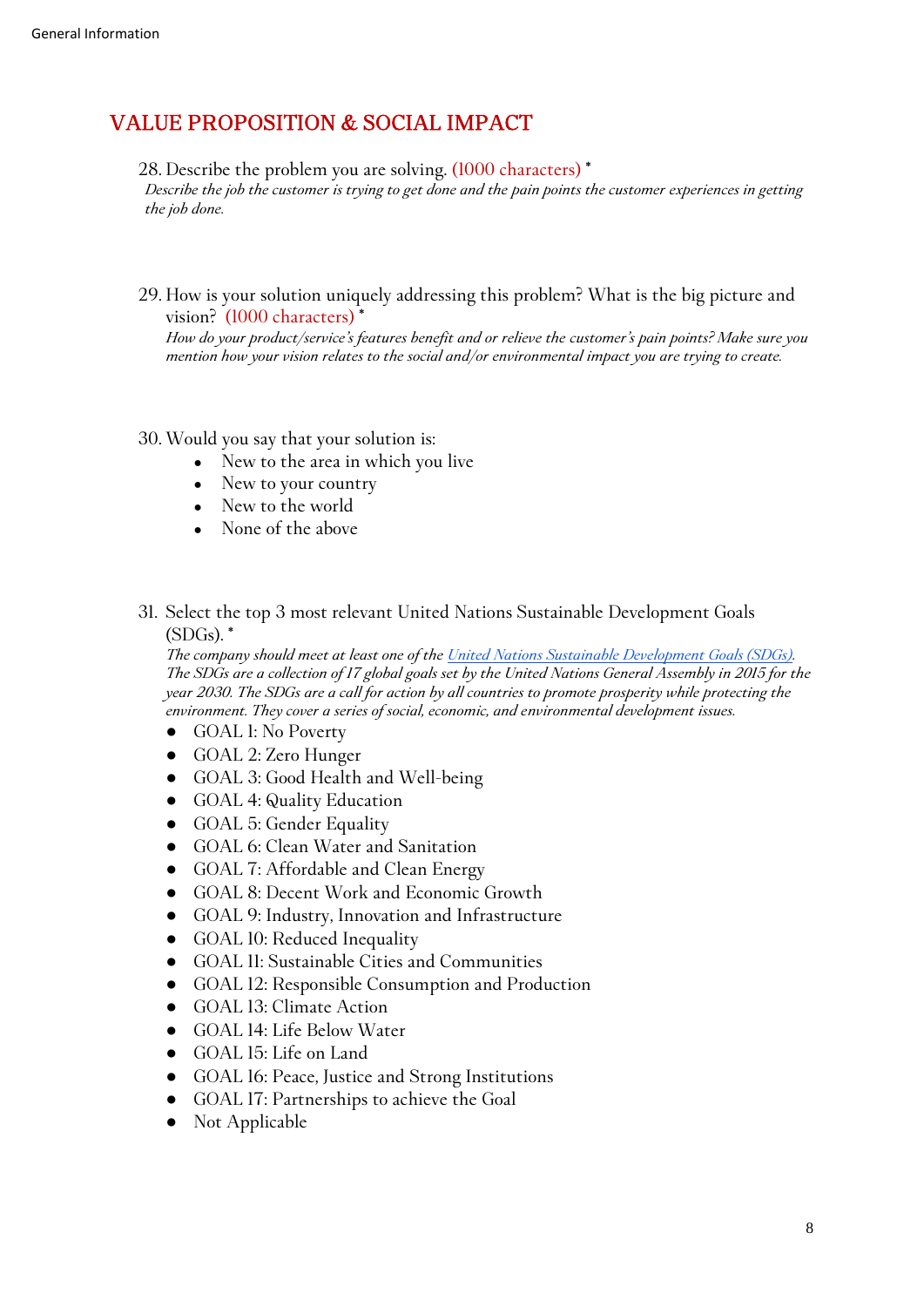**32. Please list the top 3 metric(s) you use to measure the impact of your company.**

**Impact Metric n°1:**

- **- Short description (250 characters)**
- **- Results since inception (250 characters)**
- **- Results for prior calendar year (250 characters)**

<span id="page-8-0"></span>**Add another impact metric**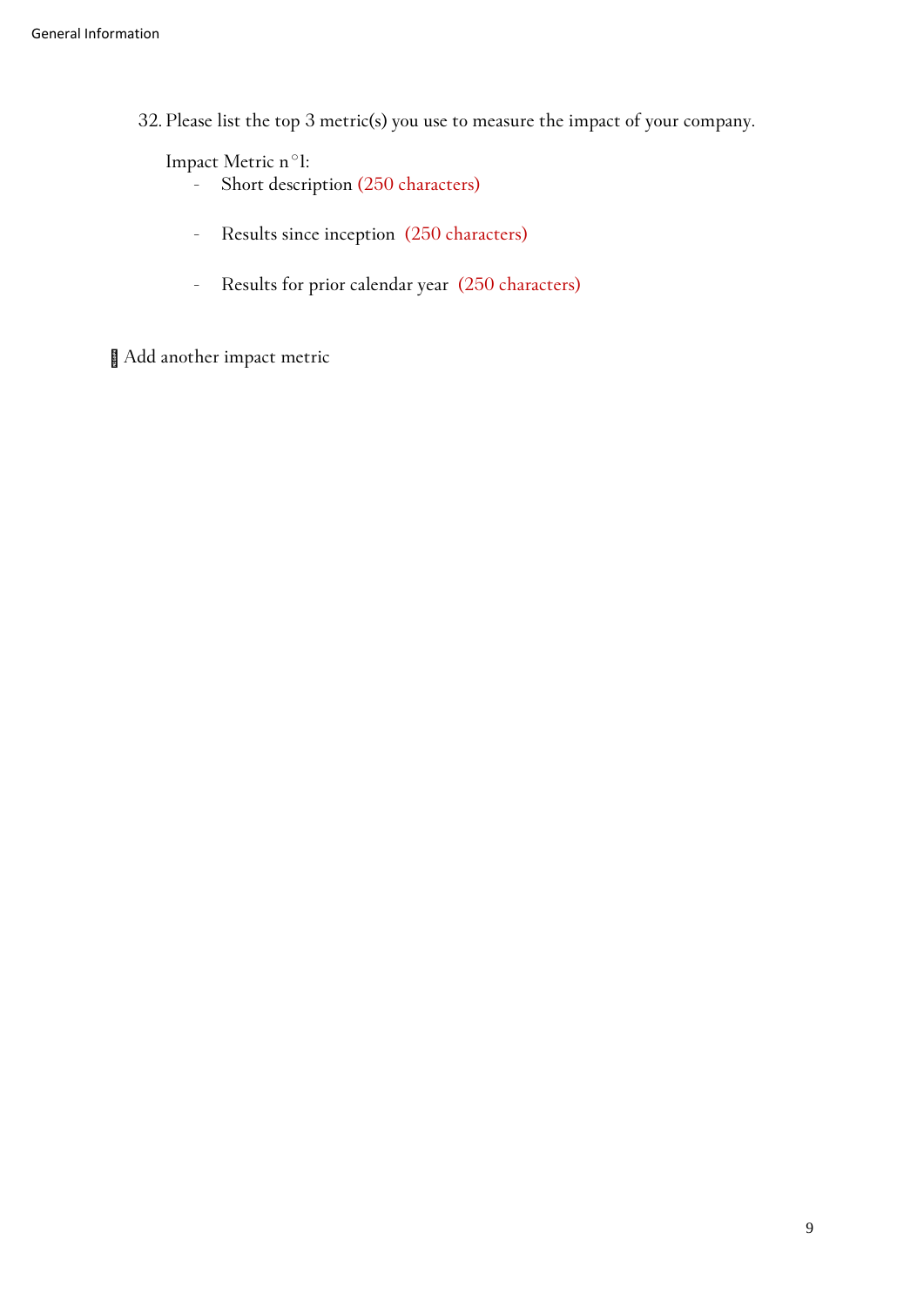## **MARKET & ANALYSIS**

**33. What is your total addressable market in USD\$? Please make sure you describe it and include the formula you used to calculate it. (1000 characters)** *\**

*Total addressable market (TAM) = total number of customers in each market multiplied by the average annual revenue of a customer in that market. Ex: Let us say your company sold software suitable for companies with 100 to 500 employees at a flat rate of \$1,000 per year. If your annual contract value (ACV) is \$1,000 and you determine there are 5,000 possible accounts (total number of companies with 100 to 500 employees), your total addressable market would be \$5,000,000 (\$1,000 x \$5,000). In addition to indicating your total addressable market, please also share the formula you used to calculate it.*

*Ex: 5000 companies with 100- 500 employees, ACV of \$1000.* 

**34. Please list the name, website, and size of your top 3 competitors.(500 characters) \*** *Please note that you may also include your competitive landscape in the "Attachments" section of the application.*

**Competitor n°1:**

- **- Name**
- **- Website**
- **- Size :**
	- **large player**
	- medium player
	- small player

**Add another competitor**

**35. Please describe your top 3 customer segments.\***

*Customer segmentation consists in dividing a broad consumer market into sub-groups of consumers (known as segments) based on some type of shared characteristics. Ex:* 

- *- Customer segment n°1: companies with 100-500 employees in Paris*
- *- Customer segment n°2: companies with 100-500 employees in New York*

*- Customer segment n°3: companies with 100-500 employees in Tokyo*

- **Customer segment n°1 (250 characters)**
- **Customer segment n°2** *if applicable* **(250 characters)**
- <span id="page-9-0"></span>- **Customer segment n°3** *if applicable* **(250 characters)**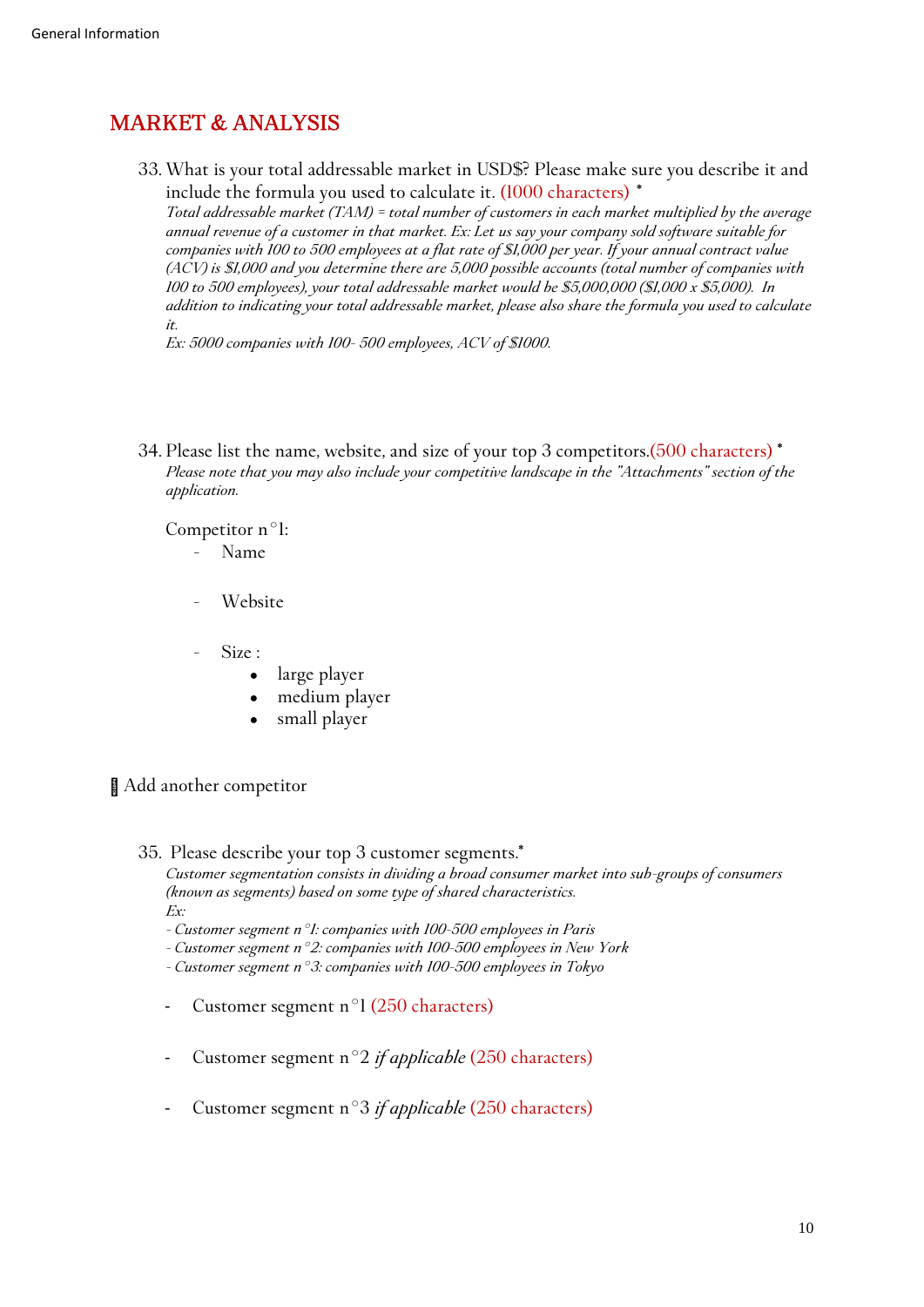### **SUSTAINABLE BUSINESS & FINANCIAL MODEL**

**36. Describe your business model. (1000 characters) \***

*Describe how your organization creates, delivers, and captures value. Please note that you may include a business model for each segment of your business.*

- **37. Please list the top 2 risks associated with your business model. \*** *Key risks are usually assumptions that your business model is most sensitive to, or can affect your business model the most.*
	- **- Risk n°1 (500 characters)**
	- **- Risk n°2 (500 characters)**

**38. Please list your top 3 revenue streams and describe the pricing model for each. \*** *A revenue stream is a source of revenue of a company or organization. In business, a revenue stream is generally made up of either recurring revenue, transaction-based revenue, project revenue, or service revenue.*

*Ex:*

- *- Revenue stream n°1: B2C monthly standard plan subscription to e-learning platform (30 USD/month)*
- *- Revenue stream n°2: B2C monthly premium plan subscription to e-learning platform (50 USD/month) - Revenue stream n°3: B2B yearly contract with employer (1000 USD/year/employer)*
- **- Revenue stream n°1 (350 characters)**
- **- Revenue stream n°2** *if applicable* **(350 characters)**
- **Revenue stream n°3** *if applicable* **(350 characters)**
- **39. Please fill in the income statement below. If not applicable, please put N/A. All amounts should be converted to USD. (numerical data only)\*** *A few points to keep in mind :*
	- Please make sure that all monetary amounts listed have been converted to USD.
	- Please list all numbers in the following format: 1,000,000.00.
	- *Revenue should exclude any grants received.*
	- *Both the Gross Margin and Revenue Growth are expected to be shown in percentages (%)*
	- *Revenue Growth is based on yearly growth. Accordingly, the percentage should show the growth between 2020 and 2021, 2021 and 2022, 2022 and 2023 and so forth.*
	- *If you are not familiar with a term, please refer to following definitions:*
		- *Revenue is the income received from the sale of your products and/or services.*
		- *Expenses is the total expenses, and should include cost of goods sold (COGS), selling, general and administrative expenses (SG&A), depreciation, interest, tax and amortization expenses.*
		- *Net profit is the difference between revenue and expenses.*
		- *Gross profit is calculated by subtracting the cost of goods sold (COGS) from revenue (sales).*
		- *Selling, General & Administrative Expense (SG&A) includes all the costs not directly tied to making your product or performing your service. It is the sum of all direct and*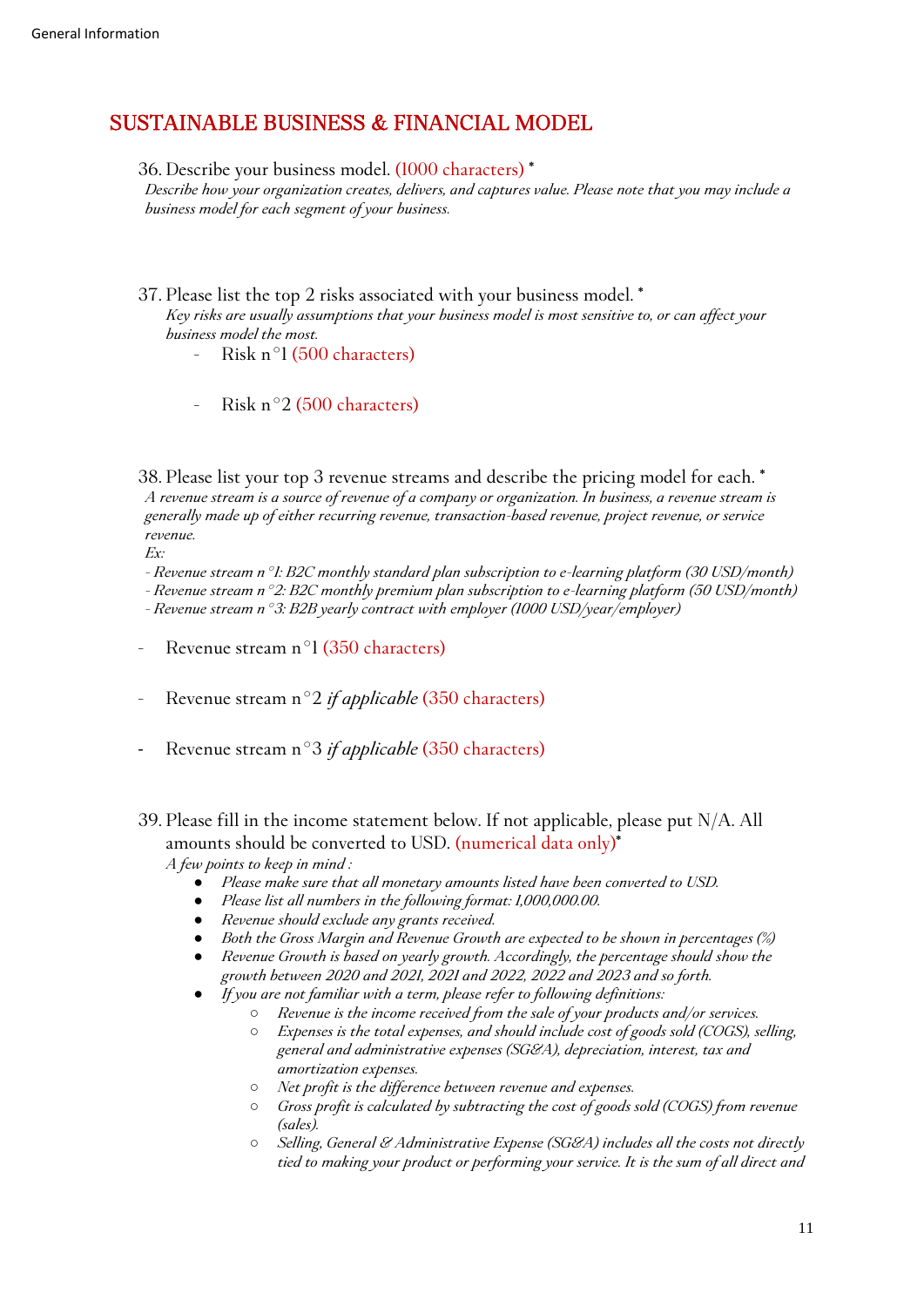*indirect selling expenses and all general and administrative expenses (G&A) of a company.* 

○ *EBITDA is your company's revenue before interest, taxes, depreciation, and amortization are subtracted.*

| Profit &<br>Loss<br>(USD) | 2020<br>(Actual)* | 2021<br>$(Actual)^*$ | 2022<br>(Forecast)* | 2023<br>(Forecast)* | 2024<br>(Forecast)* | 2025<br>(Forecast)* |
|---------------------------|-------------------|----------------------|---------------------|---------------------|---------------------|---------------------|
| Revenue                   |                   |                      |                     |                     |                     |                     |
| COGS                      |                   |                      |                     |                     |                     |                     |
| Gross<br>profit           |                   |                      |                     |                     |                     |                     |
| Gross                     |                   |                      |                     |                     |                     |                     |
| $\frac{\text{margin}}{2}$ |                   |                      |                     |                     |                     |                     |
| Selling,                  |                   |                      |                     |                     |                     |                     |
| General &                 |                   |                      |                     |                     |                     |                     |
| Administr                 |                   |                      |                     |                     |                     |                     |
| ative                     |                   |                      |                     |                     |                     |                     |
| Expense                   |                   |                      |                     |                     |                     |                     |
| (SG&A)                    |                   |                      |                     |                     |                     |                     |
| <b>EBITDA</b>             |                   |                      |                     |                     |                     |                     |
| Net Profit                |                   |                      |                     |                     |                     |                     |
| Revenue                   |                   |                      |                     |                     |                     |                     |
| Growth                    |                   |                      |                     |                     |                     |                     |
| $(\%)$                    |                   |                      |                     |                     |                     |                     |

- **40. What was your company's total earned revenue since inception (in USD)? Do not include any donations or grants in this amount. (numerical data only) \***
- **41. How much non-dilutive money (grants, awards, donations) did your company receive from all outside sources? (numerical data only) \***
	- **In the prior calendar year (in USD)**
	- **Since inception (in USD)**
- **42. How much dilutive money (equity) did your company obtain from all outside sources? (numerical data only) \***

*Equity financing is the process of raising capital through the sale of shares in a company. With equity financing comes an ownership interest for shareholders.*

- **In the prior calendar year (in USD)**
- **Since inception (in USD)**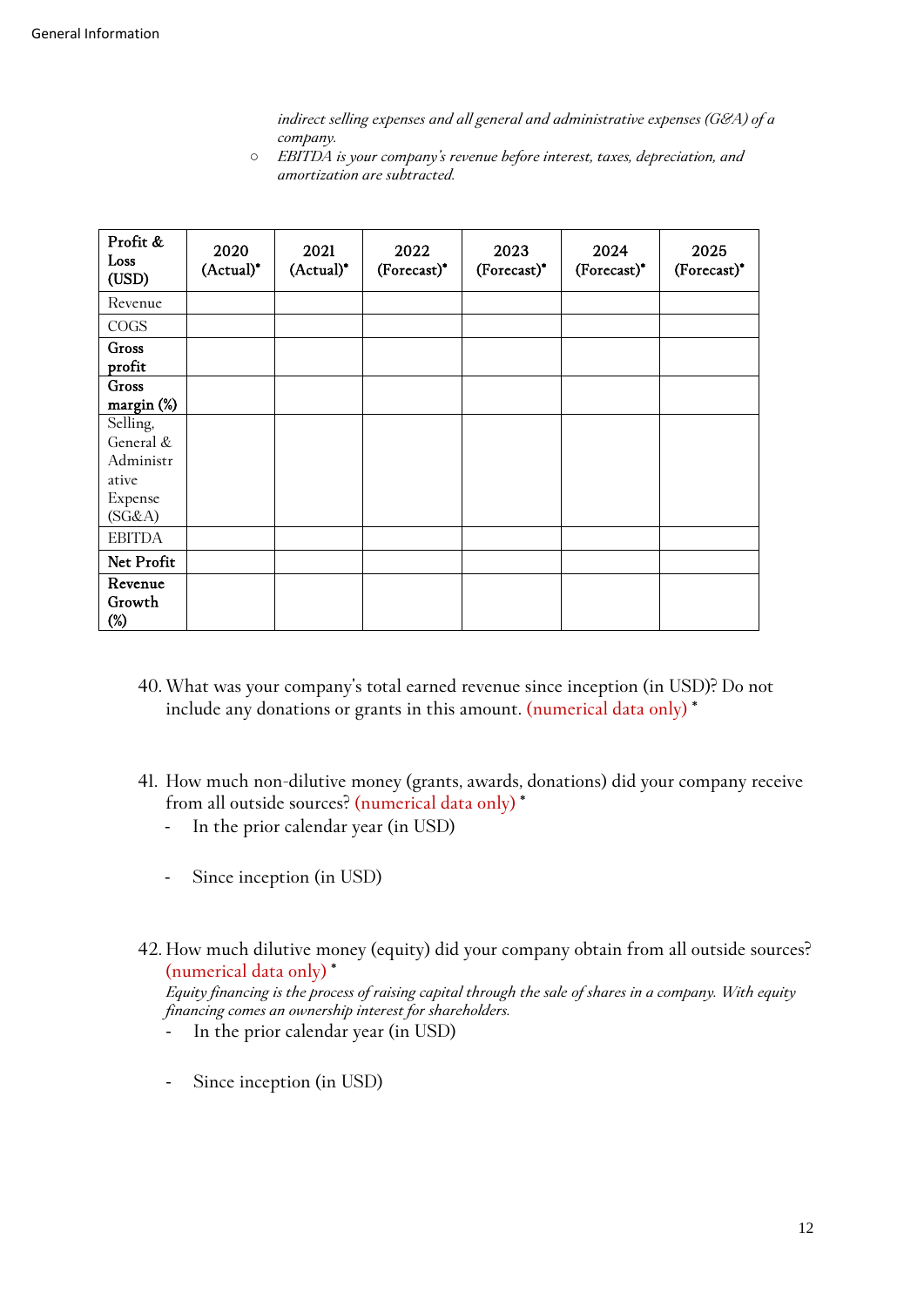**43. How much debt did your company borrow from all outside sources? (numerical data only) \***

*Debt financing involves the borrowing of money and paying it back with interest. The most common form of debt financing is a loan.*

- **In the prior calendar year (in USD)**
- <span id="page-12-0"></span>- **Since inception (in USD)**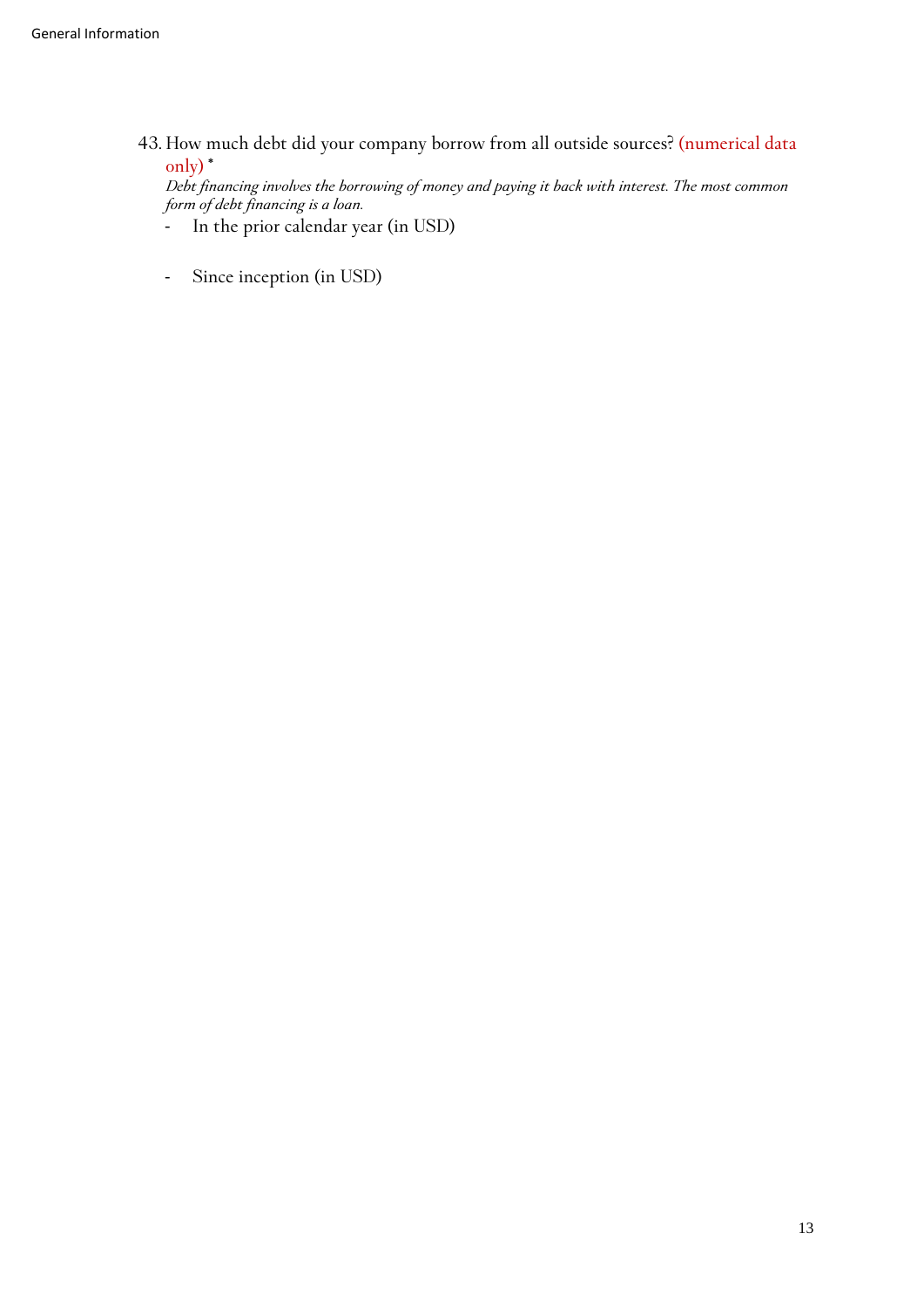### **STRATEGY & EXECUTION**

### <span id="page-13-0"></span>**Traction**

**44. What are your top 3 milestones for the next 12 months ?** *These can be key hires, closing a key customer, or scaling to a specific geography.*

**Milestone n°1:**

- **- Date**
- **- Description**

**Add another milestone**

**45. Which key milestones have you reached to date ?** *These can be related to product development, # of customers onboarded, geographies covered, etc.).*

**Milestone n°1:**

- **- Date**
- **- Description**

**Add another milestone**

### <span id="page-13-1"></span>**Funding & Runway**

**46. What is your monthly gross burn rate and how much runway do you have left? (numerical data only) \***

*We are trying to assess the amount of time your company has before it runs out of cash. Gross burn rate is the total amount of spending each month on average. Runway (in months) is cash on hand divided by monthly gross burn rate. Ex: If you have \$500,000 in cash in the bank, and your monthly burn rate is \$50,000, you have a 10 month runway.*

- **- Monthly gross burn rate**
- **- Runway (months)**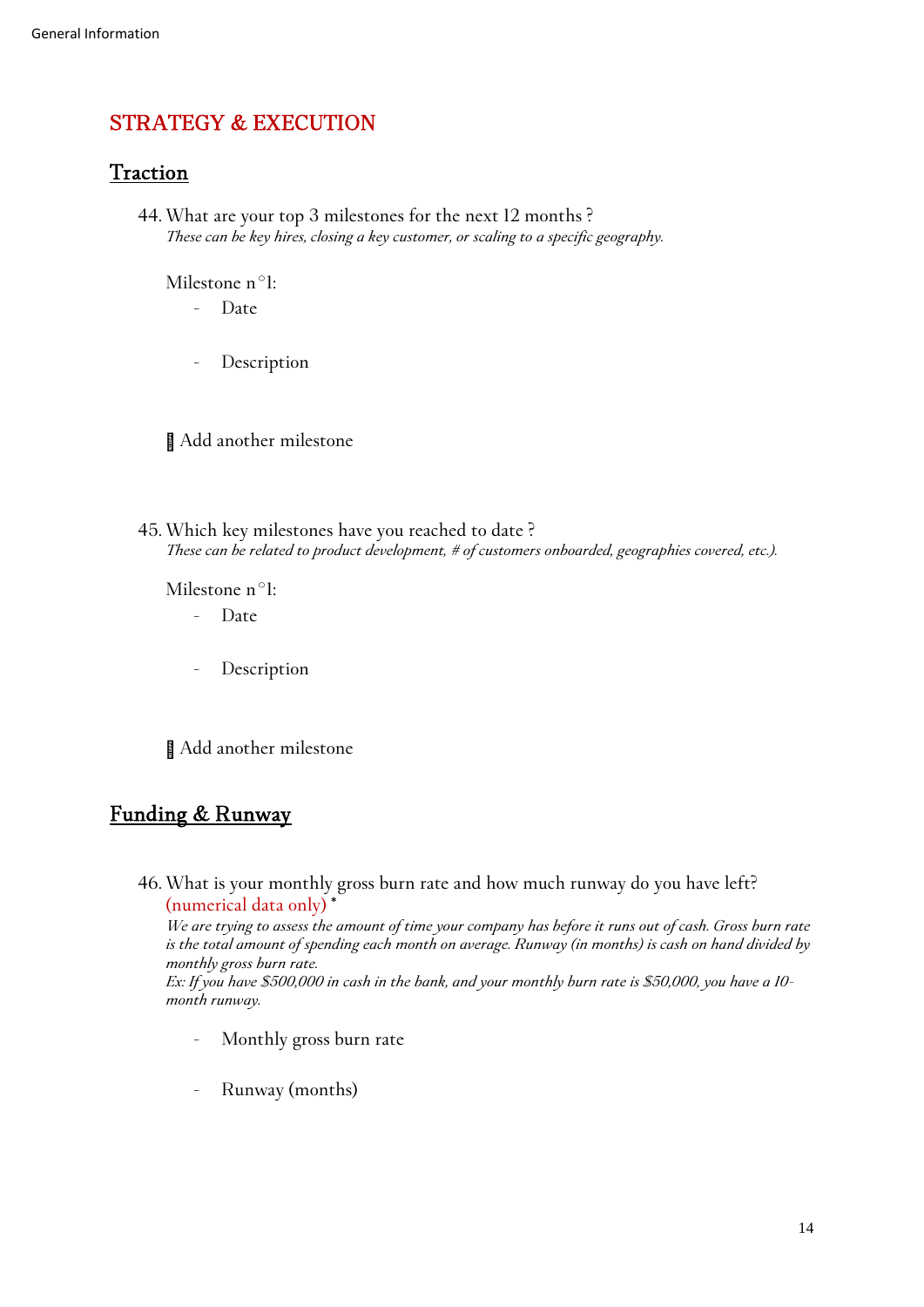**47. What is your net working capital? (numerical data only) \***

*We are trying to assess other current assets and current liabilities to gain an understanding of the liquidity status of the company. This helps us understand the near-term financial sustainability of the business.* 

*Current assets are made up of Cash-in-bank, Accounts receivable (money owed to the business), inventory (stock on hand). Current liabilities are made up of accounts payable (money owed to creditors by the business). Net working capital is Current Assets – Current Liabilities.* 

**- Current assets**

**- Current liabilities**

<span id="page-14-0"></span>**- Net working capital**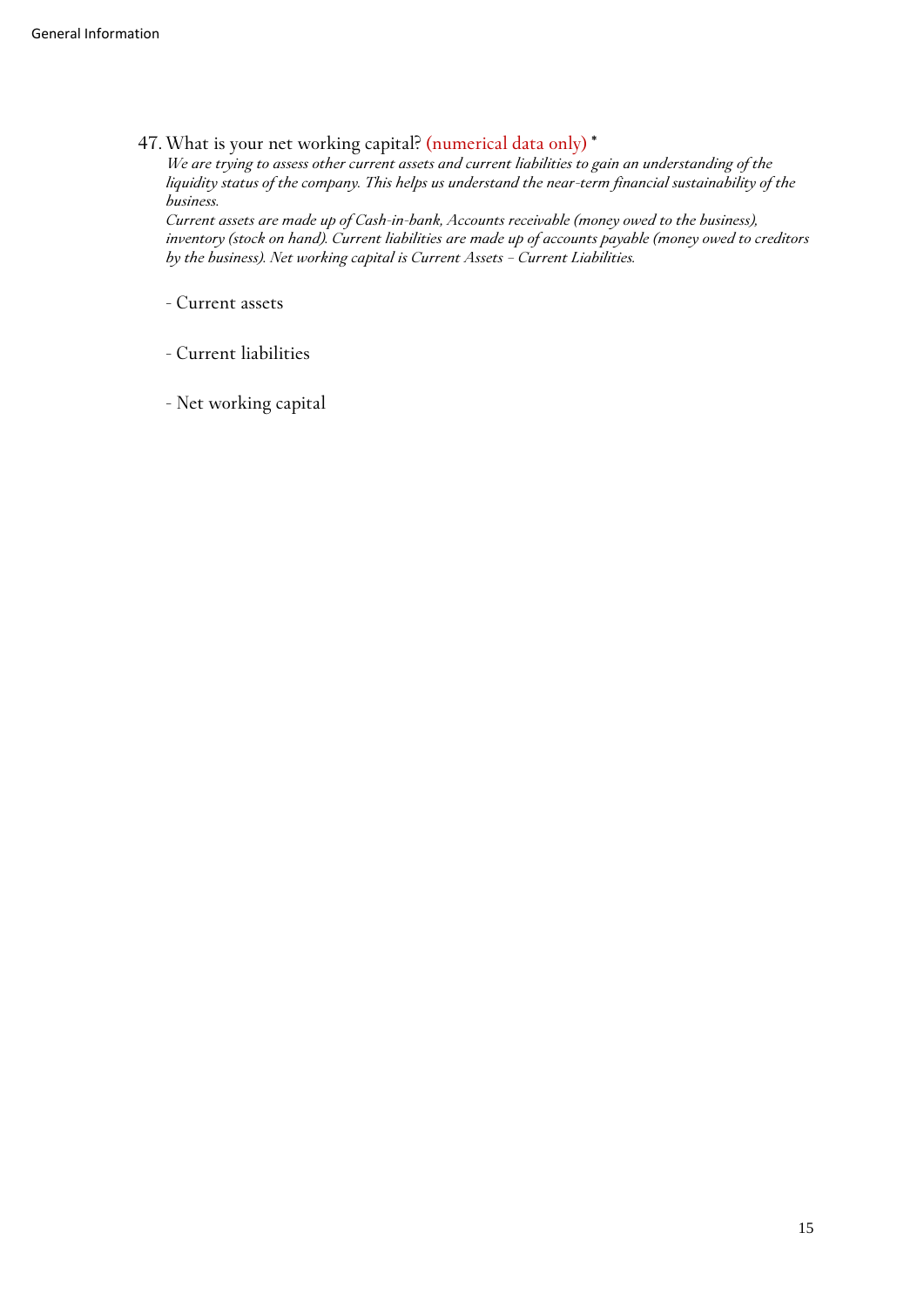### **LEADERSHIP & TEAM**

- **48. Please, explain why you and your team are uniquely qualified to solve this problem. (1000 characters) \***
	- *Some questions to bear in mind for this section:*
	- *- Who is the team composed of?*
	- *- What do they do and what are their qualifications?*
	- *- Is there currently a gap in your team? What is it and are you planning to recruit someone?*
	- *- How long have you been working together and how did the co-founders meet?*
- **49. List the name, gender, job title and LinkedIn profiles of the top three core members of your company's team. (1200 characters) \***

**Team member n°1:**

- **- First name**
- **- Middle name**
- **- Last name**
- **- Job title**
- **- LinkedIn profile URL**
- **- Founding member (Yes/No)**
- **- Preferred pronouns**

#### **Add a team member**

- **50. Current number of full-time employees. (numerical data only) \*** *Two part-time workers should be counted as one full-time worker for the purpose of this question. Please exclude founders and contract workers who are not on the company's official payroll.*
	- **- Total number of full-time employees**
	- **- Total number of female full time employees**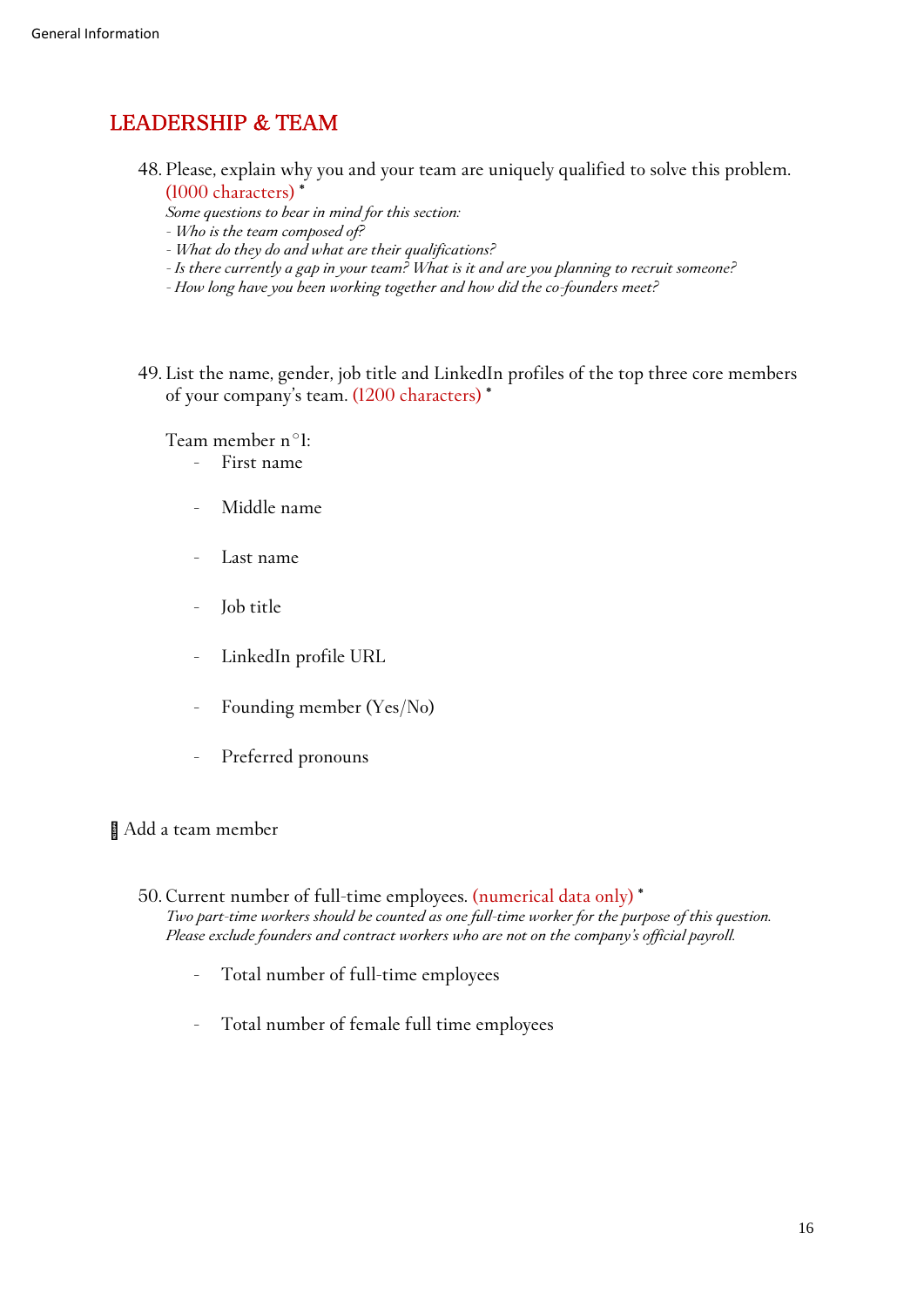**51. What would being part of the Cartier Women's Initiative program mean for you and your company? (1000 characters) \***

*Some questions to bear in mind: - What do you expect to be the benefits of the Cartier Women's Initiative community to you personally and to your company? - What can you contribute to the Cartier Women's Initiative community?*

- 
- **52. Please list the top 3 most relevant entrepreneurship networks (incubators, accelerators, fellowships, entrepreneurship support programs, etc.) that you have participated in. (600 characters)**

**Program n°1: - Name**

- **- Website**
- **- Year of participation**

<span id="page-16-0"></span>**Add another program**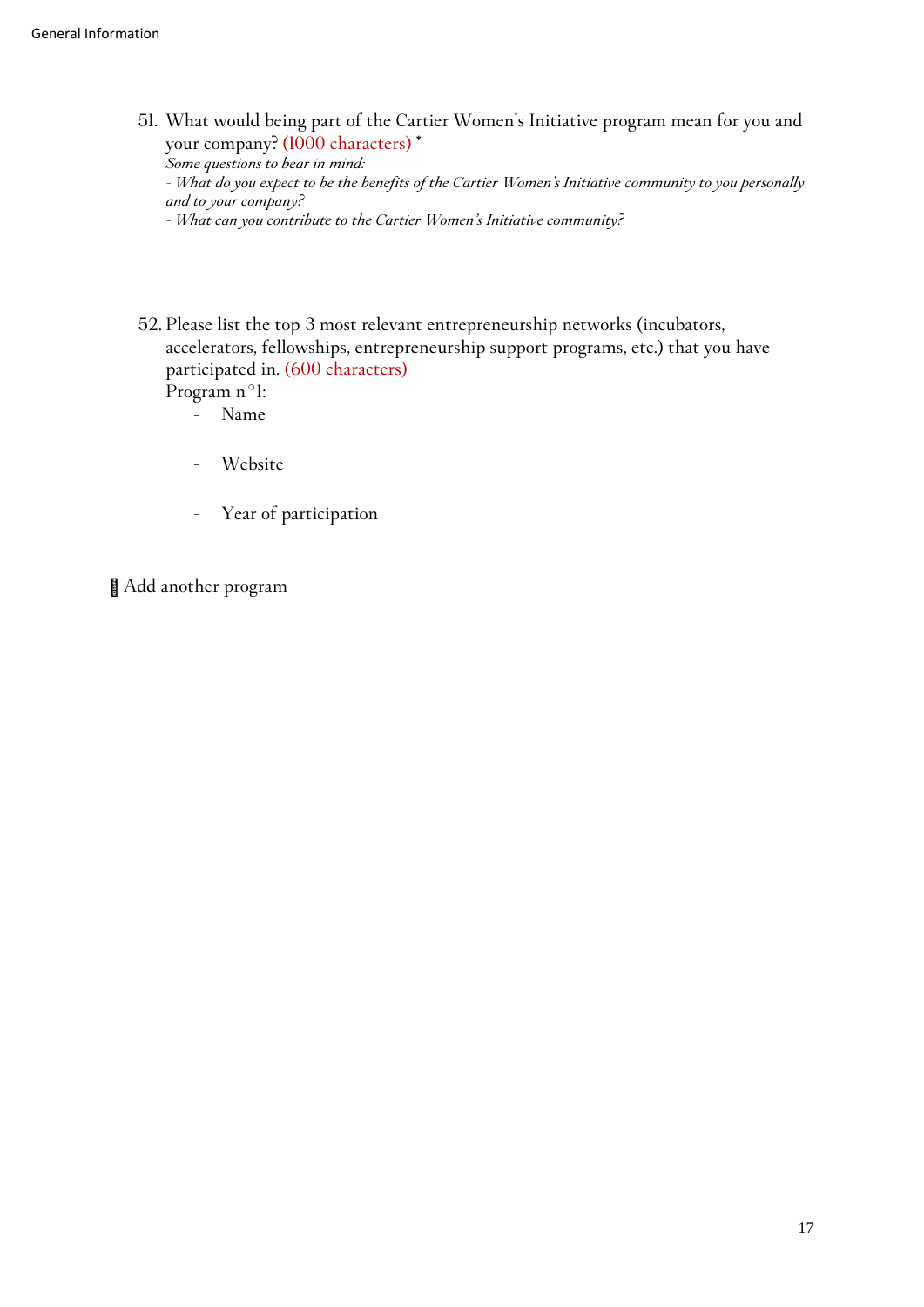# **ATTACHMENTS**

*Formats accepted by Submittable are listed on the following [page.](https://submittable.help/en/articles/1711811-what-kinds-of-file-types-can-i-accept-in-my-form)*

**Mandatory :**

- **Your resume**
- **Your company registration document**
- **Your presentation deck: We would recommend that you refer to [these guidelines](https://www.sequoiacap.com/article/how-to-present-to-investors/) to create your deck. At the very least, please include a short description of each member of the management team. The deck should be no longer than 15 pages.**
- **Any relevant documentation if your company has been involved in any past or ongoing litigations.** *If not, please disregard this question.*
- **A 1-minute video of yourself in which you answer the following questions:** 
	- **What is your motivation behind solving the problem that you have identified?**
	- **What is the impact you wish to create through your solution?**
	- **What do you wish to gain from/contribute to the Cartier Women's Initiative community?**

**Further instructions for video:**

- **Please make sure your video does not go over 1 minute.**
- Videos recorded via a webcam/mobile camera are acceptable. Voice clarity is the most **important feature we are looking for.**

**Optional :**

- **Your competitive landscape analysis: Please identify direct and indirect competitors and list their major strengths and weaknesses relative to your business.**
- **Your organization chart**
- **Your financial statements for the most recent financial year (unaudited acceptable)** *– FY 2021 i.e. ending Dec 31 2021 or March 31 2022 based on fiscal year*
- **3 additional attachments of your choice : image of product, brochure, impact report, press, articles, research, etc.**

<span id="page-17-0"></span>*Other official and legal documents will be requested at a later stage if your business is preselected.*